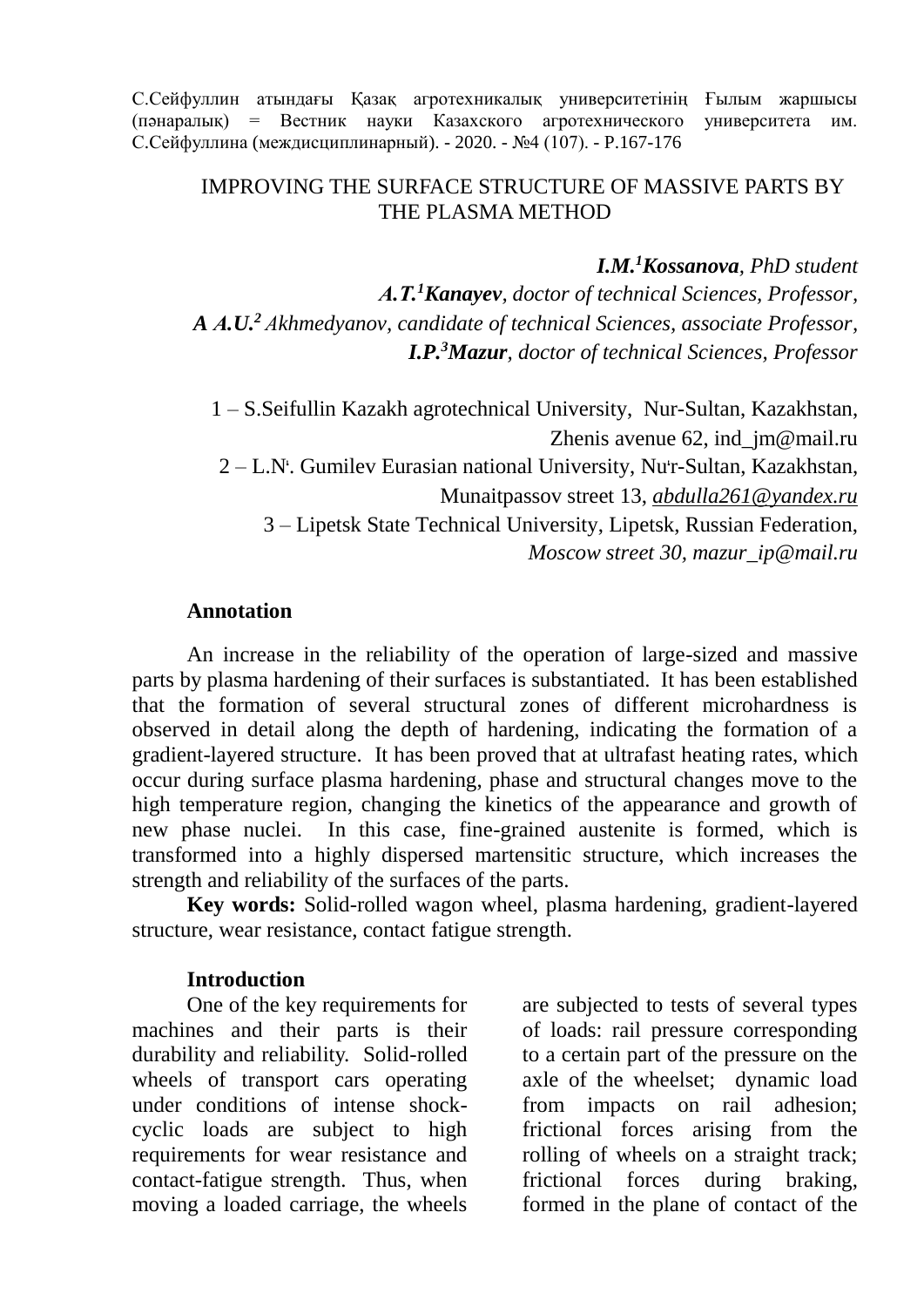brake shoe with the wheels; frictional forces under pressure of a braked wheel with wheels.

The most common heat treatment method is hardening, which becomes a problem when it comes to large and large parts. Requires large, energy-intensive heating furnaces and heating rolls for quenching and tempering machine parts. The main task is that when using classical methods of heat treatment of large parts, it is impossible to achieve uniform cooling and uniformity of structural transformations throughout the volume of the hardened part. This, in turn, causes the appearance of the remaining thermal and structural yarns in the parts, reducing its fatigue properties. [1].

### Task definition

One of the most complex and difficult tasks from a wide range of machine-building enterprises facing a technologist is the scientific and technical substantiation of thermal hardening of large surfaces of largesized and massive parts of various kinds. That is, the efficiency of spindles is mainly determined by the wear resistance of the spindle journals and the ability to withstand fatigue and fracture. To obtain a high wear resistance of the journals, it is necessary to provide a surface layer with a martensite structure and high strength through hardening. In reality, due to the danger of the appearance of deformations, the strength of the spindle necks is limited at the level of 49-50 HRC.

At high loads (up to 27 tons per axle of transport cars) and high train speeds, thin surface layers are heated to temperatures exceeding the critical points Ac1 and Ac3. As the heated area leaves the contact area, it quickly cools down, which can cause the formation of a mesh and surface shedding. The surface is heated mainly due to the plastic deformation of the surface layer, and about 75% of the energy expended in plastic deformation is converted into heat. This heat is concentrated in microvolumes adjacent to the shear surface. The temperature in the specified volume x can reach the austenitic region and upon rapid cooling creates conditions for the transformation of martensite. A weak martensite layer formed on the plane can crack and flake off during operation [1,2].

Relatively low-cost carbon steels with a high carbon content are actively used for the manufacture of a significant part of machine parts and production equipment. The operational stability of such parts in the current conditions does not meet the increasing demands of production due to the increase in the cost of spare parts, current and overhaul of units associated with their replacement.

## **Research materials and methodology**

The research was carried out at NPO Flagman (St. Petersburg) using equipment and new technologies for surface plasma hardening of large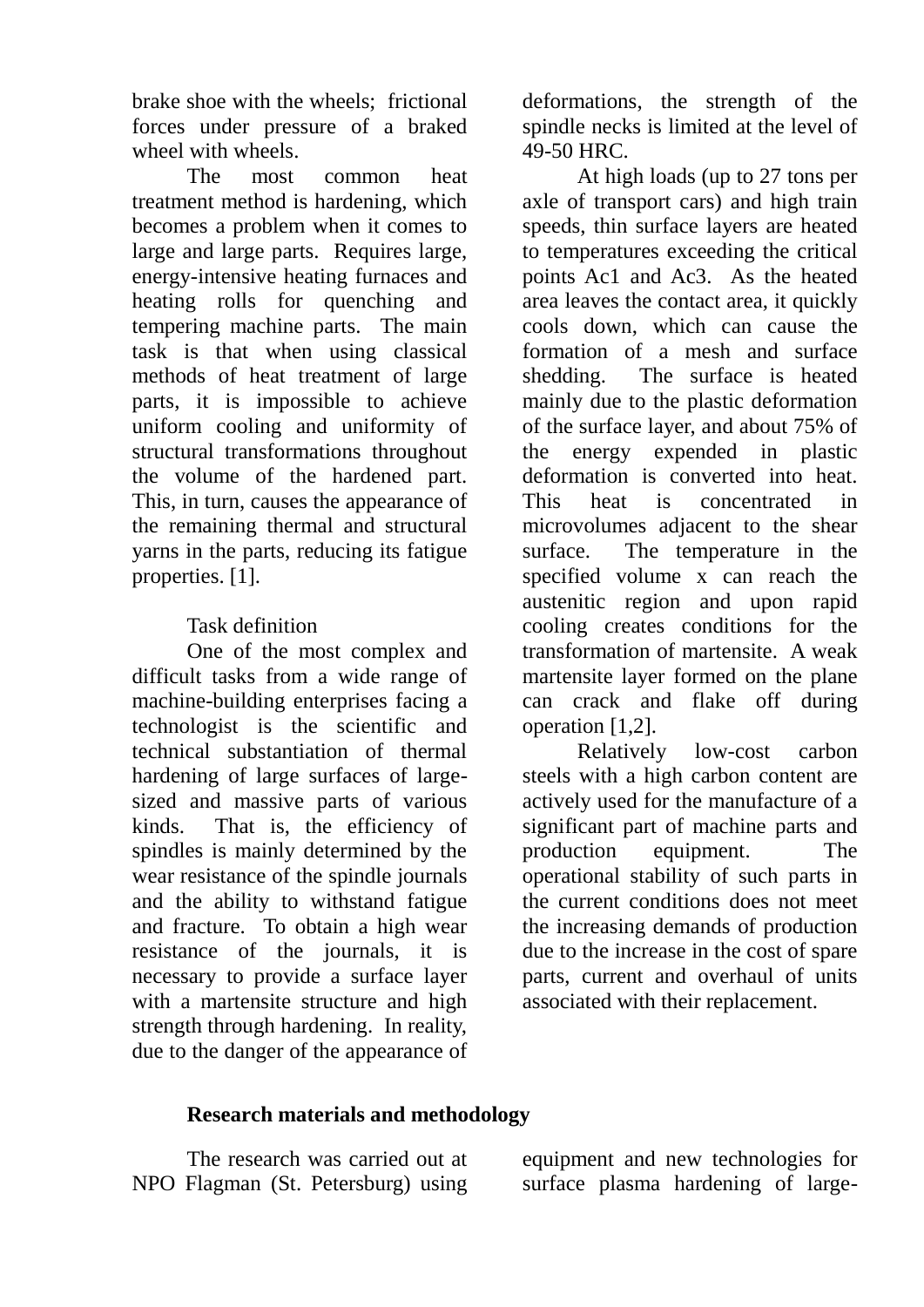sized parts in mechanical engineering: lathe spindle necks, rolling machine bearing housings, large-module gears, solid-rolled wheels of freight cars, etc.

An element of the plasma hardening technology was the spindle necks of a heavy lathe made of alloy steel 35XN3MFA with a length of 6500 mm and the flanges of car wheels with a diameter of 957 mm made of carbon steel grade 2 in accordance with GOST 10791-2011. TriboPateks multipurpose plasma metal processing equipment was used for quenching. The technological parameters of the process are the magnitude and polarity of the current, the speed of movement of the plasmatron relative to the surface, the consumption of the protective and plasma-forming gases, and the parameters of the plasma-forming nozzle. Quenching was carried out at a current of direct polarity with surface fusion without a gap in the following modes: current value - 240A, plasma torch travel speed - 7.2 m/s, plasma-forming gas consumption - 5 l/min, protective gas consumption - 7 l/min. Plasma treatment was carried out stepwise, with a step exceeding the track width by 1.5-2.0 mm. When overlapping the treated areas, the hardened track was released to a width of 5 mm. In large and massive parts, plasma hardening is carried out by dissipating heat into the body of the workpiece; strengthening of thin-walled parts is carried out using a spray gun. As a result, hardened (hardened) layers with a hardness of 43-54 HRC, up to 2.5 mm deep in the form of a track 6-12 mm wide (when processing parts with compressed air plasma) and 12-30

mm wide (when processing with air plasma with additives combustible gases). Hence, we can conclude that surface hardening of large-sized parts ensures the formation of a surface layer with high hardness and reliability.

In cases where the arc burns between the plasma electrode and the workpiece, plasma hardening occurs, micromelting of the surface layer of the workpiece and a change in its geometry (for thin-walled parts) also occur, therefore this method of plasma hardening can be used when the part contains a significant allowance for the next processing.

It should be noted that to ensure the required technical parameters, the required durability is provided, the parts in the nodes are small, only a little more than 1.5 is required, this is somewhat necessary. This depth can be achieved with the hardening of structural steels using various methods of heat treatment of surfaces. Among them, two traditional technologies of surface hardening are the most popular in modern mechanical engineering: highfrequency hardening (HFC) and flame hardening, which provide structural changes in the metal to a depth of  $\sim$ 0.3-5.0 mm.

At the same time, innovative development in various sectors of the economy provides for the widespread introduction of modern effective and cost-effective technological processes based on the developments of modern science and technology. Today in industry (especially when hardening large base parts), there is a spread of surface plasma hardening [3].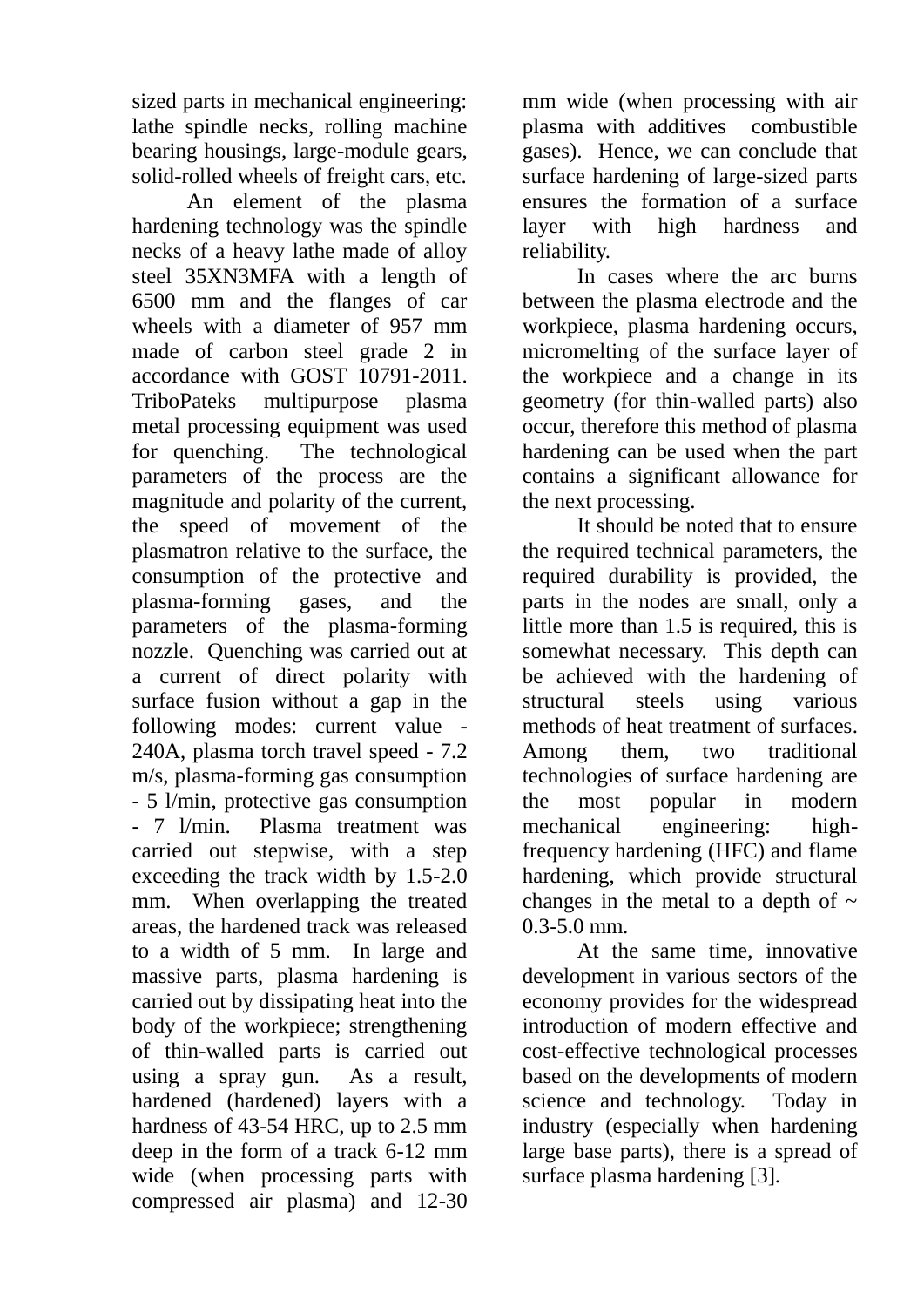Further in the article the structure and properties of the obtained hardened surfaces of the spindle journals of a heavy lathe are given. The strength and thickness of the hardened layer, the structure of the heat-affected zone and the base metal have been studied. Micro-cuts for studying the microstructure were made in a plane, samples were taken perpendicularly to a homogeneous quenched surface, and the etching was subjected to a suspension in a 4% solution of nitric acid in ethyl alcohol. Due to the etching of this reagent, the hardened layer represents zones of intense etching of various depths. The study of the microhardness of the hardened surface was carried out on a microsection before etching on a PMT-3 hardness tester at a load of 1.962N (200gf) in accordance with the requirements of GOST 9450-2006 "Measurement of microhardness by indentation of diamond tips". The hardness of the experimental samples was determined according to Vickers HV0.1 (GOST 2999-1995) and Rockwell HRC (GOST 8.064 -1999).

The studies were carried out on a Neophot optical microscope at a magnification of 100:1 on microsections. Microsections were cut transversely from the zone with the condition of maintaining the hardened surface. Electron microscopic studies were performed

on a JeolJEM 2100 electron microscope with a magnification of 5000:1.

Strength tests were carried out in accordance with GOST 25.503-97 "Calculations and strength tests. Methods for mechanical testing of metals. Compression test method ". We used 5 prismatic (rectangular) specimens with type III smooth ends. During the test, a machine for stretching and compressing springs of the TLS-SI series with a load of 20 N was used.The initial strength data were taken from heat hardening samples, the final cross-sectional area of a prismatic specimen of which after testing based on compression tests at a load of 20 N was 44.3 , 39.65, 31.98, 47.4 and 40.93 mm2, which is 20-30% more in comparison with the samples of heat hardening.

Tests for crack resistance of surfaces were carried out in accordance with GOST 25.506-85 "Calculations and strength tests. Methods for mechanical testing of metals. Determination of the characteristics of crack resistance under static loading ". To determine the characteristics of crack resistance, the following samples are used: type 1 - flat rectangular with a central crack for axial tension tests with a diameter of 12 mm and a width of 48 mm (Fig. 1).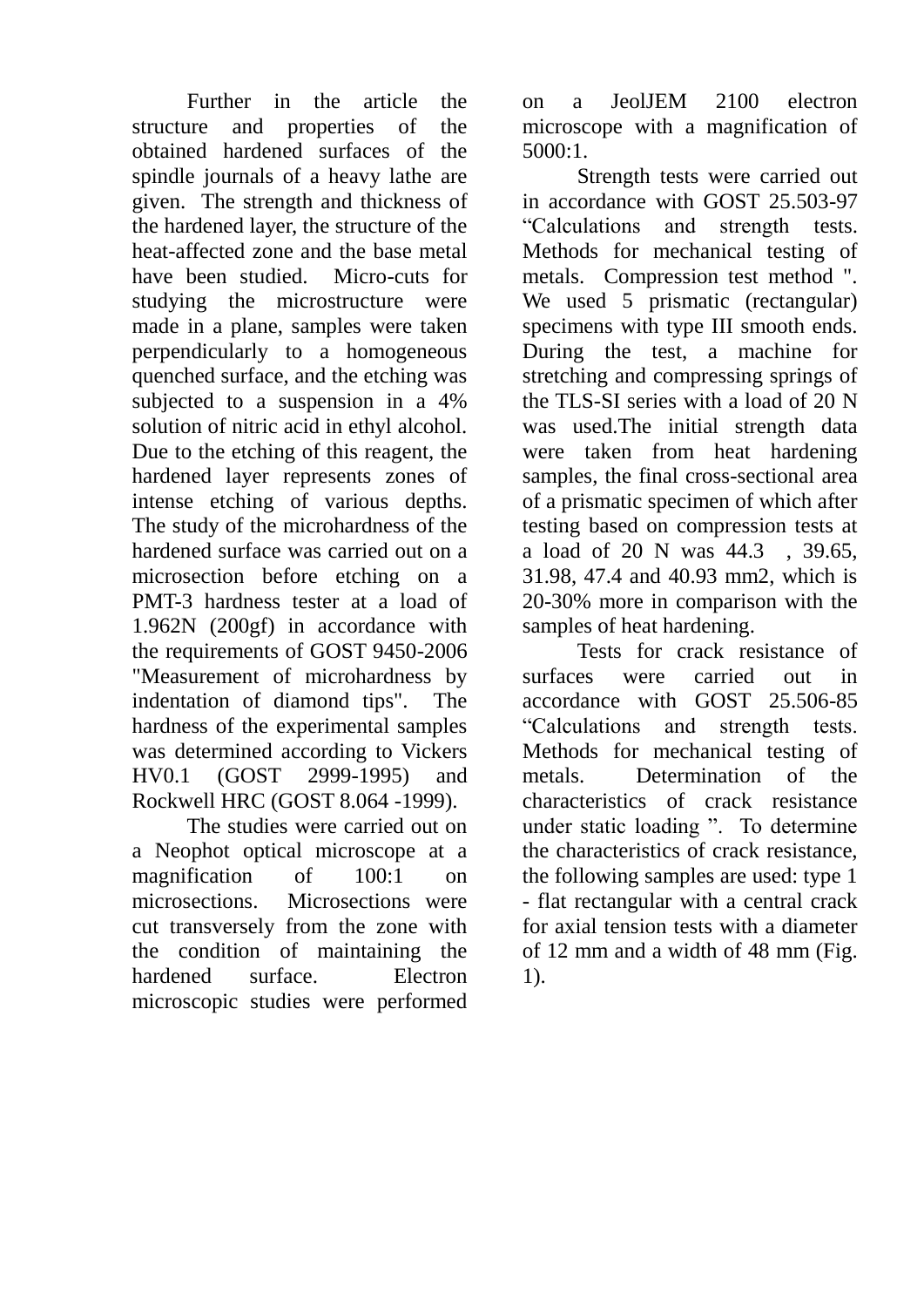

Figure 1 - Scheme of loading of specimens when testing crack resistance of the surface

For specimens of type 1, the roughness of their lateral surface near the apex of the notch and the initial fatigue crack corresponds to the 8th class. The static crack growth was calculated with rounding to 0.1 mm as an arithmetic mean measurement at no less than five points on the contour of the statically grown crack (Fig. 2):



Figure 2 - Scheme of a fracture of a sample with a static growth of a crack

1-cut border; 2-contour of a fatigue crack; 3-area of statically grown crack; 4- contour of a statically grown crack; 5-static fuller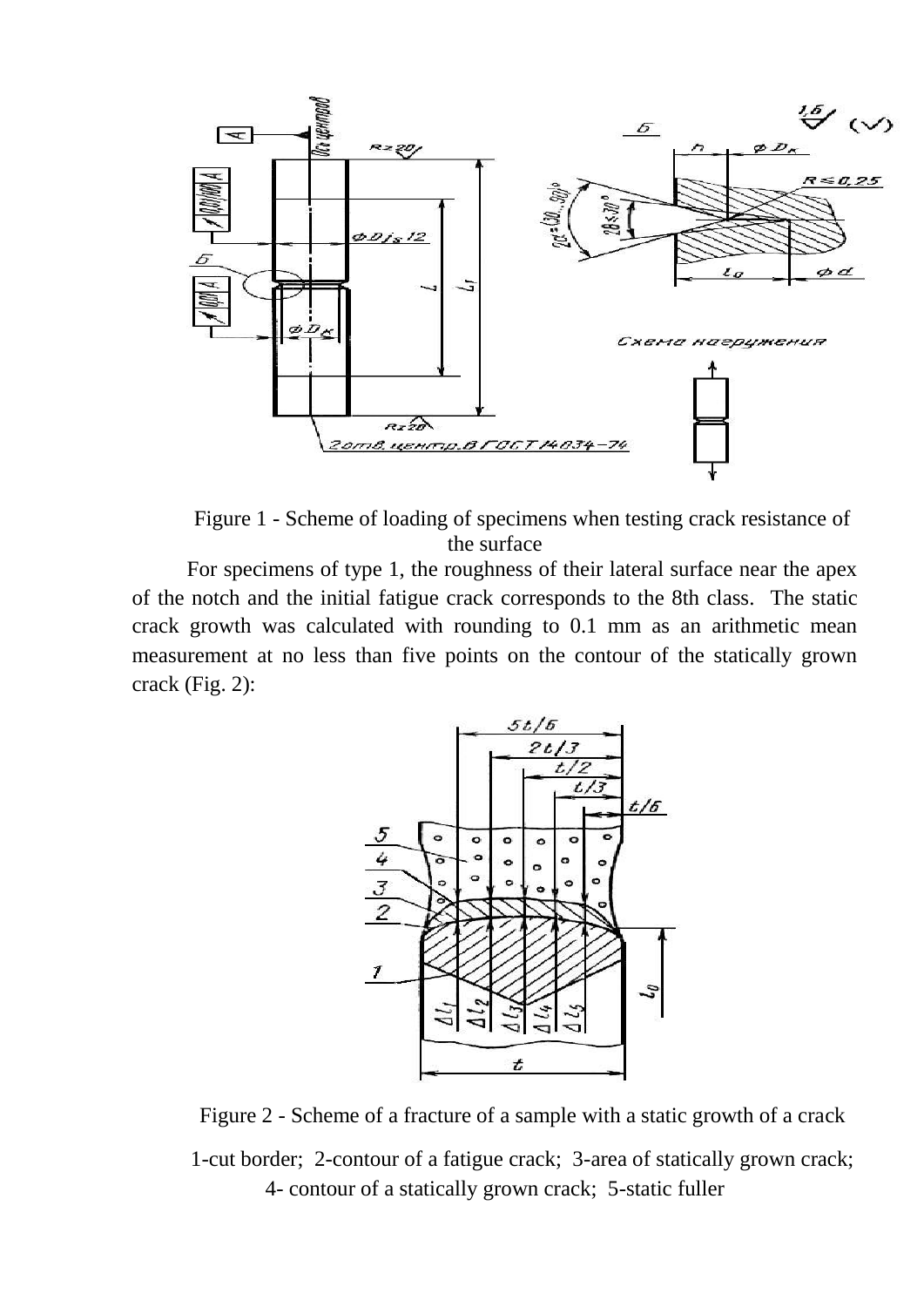#### **Main results of research and development**

As a result of the action of plasma on the plane of the material, a number of physicochemical processes arise, leading to the formation of a complex stress state in the nearsurface layer under the action of a temperature gradient. In general, these physical and chemical processes contribute to the formation of a gradient structure in the surface layer of the processed material [4].

Along the entire depth of the solidified layer, there is a certain number of mixed areas, which are a number of structures from martensite to lamellar structures consisting of a ferrite-cementite mixture, conventionally called troostite, sorbitol, and pearlite.

It is substantiated that, in contrast to perlite, sorbitol and troostite are not considered as balanced structures, since in the current production conditions, as a rule, cooling is of a non-equilibrium nature, which entails a certain enrichment of sorbitol and troostite with carbon in ferrite, and this, of course, affects the mechanical characteristics. The mechanical properties of steel with pearlite, sorbitic and troostite are directly proportional to the interface between ferrite and cementite. As a result, with a decrease in the decomposition temperature of austenite and with a corresponding fragmentation of the structure (increase in the degree of dispersion), the ferrite plates are slightly oversaturated with carbon, the strength values (strength –  $\sigma_{\text{u}}$ , hardness - HB) increase, and the plasticity values decrease [5].

Table 1 gives a description of the hardened layer, which includes the depth of the hardened layer, the surface hardness and the change in hardness along the depth of hardening from the surface to the boundary of the hardened layer with the original (unhardened) zone of the lathe spindle neck made of alloy steel 35XN3MFA. The hardened area of the surface layer is 20-25 mm. Plasma hardening was carried out with a step greater than the width of the hardened zone by 1.5-2.0 mm. When the hardened zones are overlapped, they are tempered to a width of about 5 mm. It is shown that the depth of the hardened layer, depending on the width of the hardened zone, is 0.65-1.30 mm.

Comparison of the surface strength investigated by the authors of the article and the customer demonstrates that these indicators practically coincide: for the 3rd sample they are equal to 48.96 HRC, respectively, and for the 5th sample, 41.93 HRC. The hardness decreases along the depth of the hardened layer, which indicates the formation of a gradient-mixed structure: from martensite on a plane to a ferritepearlite base metal (Table 1).

Table 1 – Characteristics of the hardened layer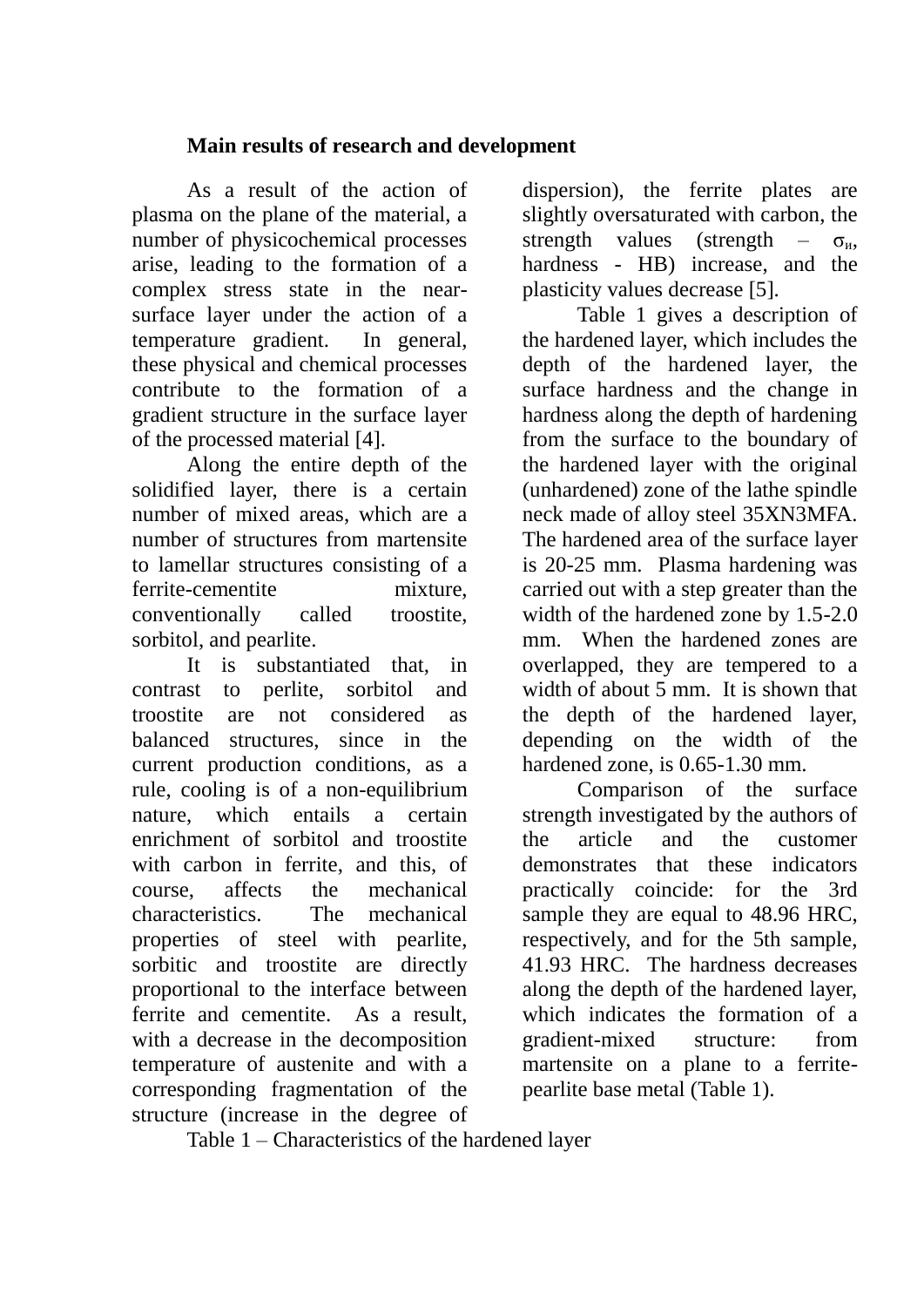| Measure<br>ment<br>section<br>number | Initial surface<br>hardness | Hardness of the<br>hardened<br>surface | Reinforced<br>depth,<br>layer<br>mm | Hardness measured at<br>the interface between<br>the hardened layer and<br>the base metal |
|--------------------------------------|-----------------------------|----------------------------------------|-------------------------------------|-------------------------------------------------------------------------------------------|
| $\mathbf{1}$                         | $25,78 \pm 0,01$            | $46,57\pm0,01$                         | $0,67\pm0,011$                      | 315 HV $\pm$ 0,01                                                                         |
|                                      | <b>HRC</b>                  | <b>HRC</b>                             |                                     | 32 HRC±0,01                                                                               |
| $\overline{2}$                       | $26,39\pm0,02$              | $48,73\pm0.01$                         | $1,31\pm0,01$                       | 319 HV±0,01                                                                               |
|                                      | <b>HRC</b>                  | <b>HRC</b>                             |                                     | 36 HRC±0,012                                                                              |
| 3                                    | $26,82\pm0,01$              | 48,96±0,01                             | $0,95 \pm 0,01$                     | 330 HV±0,01                                                                               |
|                                      | <b>HRC</b>                  | <b>HRC</b>                             |                                     | 35 HRC±0,011                                                                              |
| $\overline{4}$                       | $27,37\pm0,01$              | 49,28±0,009                            | $1,31\pm0,012$                      | 330 HV±0,01                                                                               |
|                                      | <b>HRC</b>                  | <b>HRC</b>                             |                                     | 35 HRC±0,01                                                                               |
| 5                                    | $28,29\pm0,01$              | $41,93\pm0,01$                         | $0,98 \pm 0,01$                     | 306 HV±0,013                                                                              |
|                                      | <b>HRC</b>                  | <b>HRC</b>                             |                                     | 31 HRC±0,01                                                                               |
| 6                                    | $28,87 \pm 0,02$            | $45,84\pm0,01$                         | $0,67 \pm 0,01$                     | 348 HV±0,01                                                                               |
|                                      | <b>HRC</b>                  | <b>HRC</b>                             |                                     | 36 HRC±0,012                                                                              |
| 7                                    | $29,58 \pm 0,01$            | $49,19\pm0,01$                         | $0,94\pm0,011$                      | 307 HV±0,01                                                                               |
|                                      | <b>HRC</b>                  | <b>HRC</b>                             |                                     | 31 HRC±0,01                                                                               |
| 8                                    | $28,46\pm0,01$              | $45,82 \pm 0,02$                       | $0,86 \pm 0,01$                     | 330 HV±0,01                                                                               |
|                                      | <b>HRC</b>                  | <b>HRC</b>                             |                                     | 35 HRC±0,011                                                                              |

Using the method of probability theory, the probability of surface hardening hardness  $\sigma_1 > 46.00$  was calculated using the following formula:

$$
P = \frac{c_K^k \cdot c_{N-K}^{n-k}}{c_N^n},\tag{1}
$$

The probability that the surface hardening hardness  $\sigma_1 > 46.00$  is equal **to:**

$$
P = \frac{C_K^k \cdot C_{N-K}^{n-k}}{C_N^n} = \frac{C_S^2 \cdot C_3^2}{C_8^4} = \frac{10 \cdot 3}{70} = 0,42857
$$

## **Here the combinations are calculated as follows:**

$$
C_5^2 = \frac{5!}{2! \cdot (5-2)!} = \frac{5!}{2! \cdot 3!} = \frac{4 \cdot 5}{1 \cdot 2} = 10
$$
  

$$
C_3^2 = \frac{3!}{2! \cdot (3-2)!} = \frac{3!}{2! \cdot 1!} = \frac{3}{1} = 3
$$
  

$$
C_8^4 = \frac{8!}{4! \cdot (8-4)!} = \frac{8!}{4! \cdot 4!} = \frac{5 \cdot 6 \cdot 7 \cdot 8}{1 \cdot 2 \cdot 3 \cdot 4} = 70
$$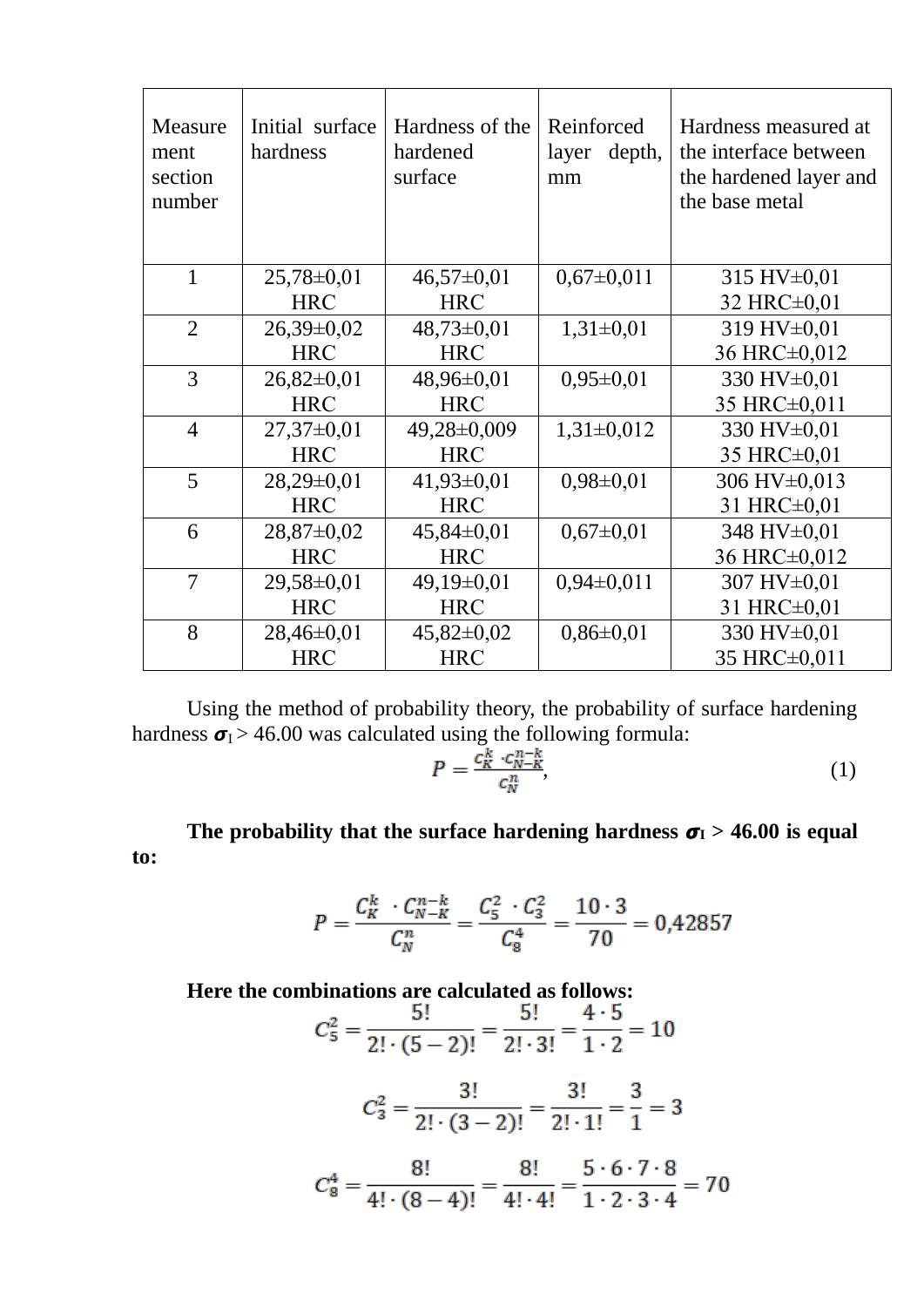|                           | лаяны нагаспса эресписня |                       |             |                 |  |
|---------------------------|--------------------------|-----------------------|-------------|-----------------|--|
| Sample                    | Initial<br>cross-        | Final cross-sectional | Axial load, | Average         |  |
| number                    | sectional area of a      | area of a prismatic   | H           | absolute        |  |
|                           | prismatic                | specimen at fracture, |             | deformation     |  |
|                           | specimen, $mm2$          | mm <sup>2</sup>       |             | (shortening) of |  |
|                           |                          |                       |             | the<br>specimen |  |
|                           |                          |                       |             | under loading,  |  |
|                           |                          |                       |             | mm              |  |
| Heat-strengthened samples |                          |                       |             |                 |  |
|                           | $48,29\pm0,01$           | $35,14\pm0,01$        |             | $2,03\pm0,01$   |  |
| $\overline{2}$            | $51,64\pm0,02$           | 39,67±0,02            |             | $2,37\pm0,012$  |  |
| 3                         | 57,83±0,01               | 48,49±0,01            | 20          | $2,44\pm0,01$   |  |
| $\overline{4}$            | 36,88±0,01               | $29,73\pm0,03$        |             | $1,92\pm0,03$   |  |
| 5                         | 78,42±0,011              | $66,91\pm0,01$        |             | $2,61\pm0,01$   |  |
| Plasma hardened specimens |                          |                       |             |                 |  |
|                           | $50,04\pm0,01$           | $44,3 \pm 0.02$       |             | $1,98 \pm 0,01$ |  |
| $\overline{2}$            | $42,64\pm0,03$           | 39,65±0,01            |             | $1,72\pm0,01$   |  |
| 3                         | 36,49±0,01               | 31,98±0,013           | 20          | $0,92\pm0,01$   |  |
| $\overline{4}$            | $55,7 \pm 0,01$          | $47,4 \pm 0,01$       |             | $1,63\pm0,01$   |  |
| 5                         | 48,64±0,02               | $40,93\pm0,01$        |             | $1,46\pm0,01$   |  |

### **Table 2 - Compression test parameters of initial heat-hardened and plasma-hardened specimens**

According to Table 2, it can be concluded that plasma hardened samples are less destroyed during testing, and accordingly the final cross-sectional area of the sample

decreases less during fracture.

Table 3 shows a comparison of the static growth of cracks in thermoand plasma-hardened specimens.

Table 3-Comparison of static growth of cracks in thermo- and plasmahardened specimens

| Sample | Static crack growth of thermally | Static crack growth of plasma- |  |  |
|--------|----------------------------------|--------------------------------|--|--|
| number | hardened specimens, mm           | hardened specimens, mm         |  |  |
|        | $2,9\pm0,1$                      | $1,7\pm0,1$                    |  |  |
|        | $2,4\pm0,11$                     | $1,6 \pm 0,1$                  |  |  |
|        | $2,6 \pm 0,09$                   | $1,8\pm0,1$                    |  |  |
|        | $2,9\pm0,1$                      | $1,6 \pm 0,09$                 |  |  |
|        | $2,5\pm0,1$                      | $1,5\pm0,1$                    |  |  |

Static crack regrowth is calculated with rounding to 0.1 mm as an arithmetic mean measurement at not less than five points on the contour of a statically grown crack located at equal intervals along the sample thickness, excluding the side surfaces. Each measurement was carried out with an error of no more than 0.1 mm.

For specimens after heat hardening, the static crack growth is<br>calculated using the following calculated using the following formula**:**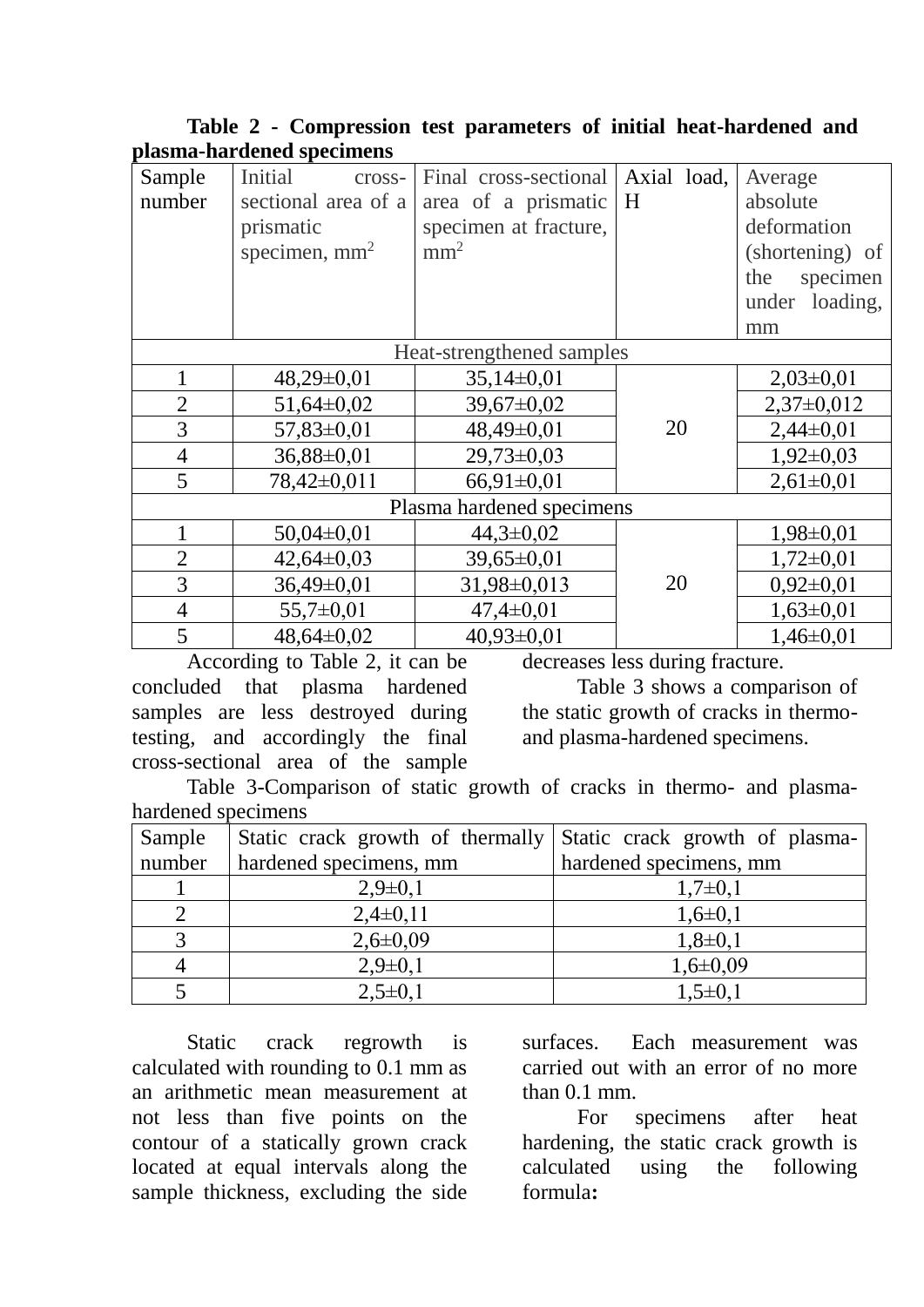$$
\Delta l_t = \frac{\Delta l_{t1} + \Delta l_{t2} + \Delta l_{t3} + \Delta l_{t4} + \Delta l_{t5}}{5} \tag{2}
$$

$$
\Delta l_t = \frac{2.9 + 2.4 + 2.6 + 2.9 + 2.5}{5} = 2.7 \text{nm}
$$

The static crack growth for samples after plasma hardening is calculated as follows:

$$
\Delta l_p = \frac{\Delta l_{p_1} + \Delta l_{p_2} + \Delta l_{p_3} + \Delta l_{p_4} + \Delta l_{p_5}}{5}
$$
  

$$
\Delta l_p = \frac{1.7 + 1.6 + 1.8 + 1.6 + 1.5}{5} = 1,6
$$
  
(3)

From here, we calculate the proportion of the arithmetic mean value of the static growth of the crack of the two hardening methods:

$$
k = \frac{\Delta l_t}{\Delta l_p} = \frac{2.7}{1.6} \approx 1.7
$$

Hence, we can conclude that samples of plasma hardening are more resistant to the appearance and growth of cracks, which also proves the effectiveness of improving the quality and strength of the surface of heavily loaded parts by the plasma method.

In addition, an important factor in increasing crack resistance is the growth of surface compressive stresses during plasma hardening, which complicates the expansion of cracking, in contrast to tensile stresses, which, on the contrary, facilitate its opening.

Structural transformations during surface plasma hardening generally coincide with structural transformations during bulk hardening, but a high intensity of heating and cooling leads to changes in the ratio between the structural and phase components, due to the advantage of the rate of nucleation of a new phase over the rate of their increase, configuration of phase morphology, and an increase in the crystal surface defect (an increase in the dislocation density, fragmentation of the block structure and an increase

in internal stresses in the crystal lattice) [6].

The results of experimental studies of the structure and properties, tests for the hardness and strength of surface layers after plasma treatment, showed that this method can increase the surface hardness of parts by 40- 50%, compressive strength by 20- 30%, wear resistance by 2 times in comparison with conventional thermal hardening.

The decisive influence on the change in the operational parameters of hardened materials is exerted by the structure of the hardened layer, which is determined by high hardness and dispersion - wear resistance, mechanical indicators (hardness, plasticity, crack resistance, durability).

In addition, the specificity of changes in the operational parameters of plasma hardening, as well as phase and design changes, is caused by the introduction of specific hardening mechanisms when they are interconnected.

As a result of hardening, the material undergoes complex quenching, determined by the effect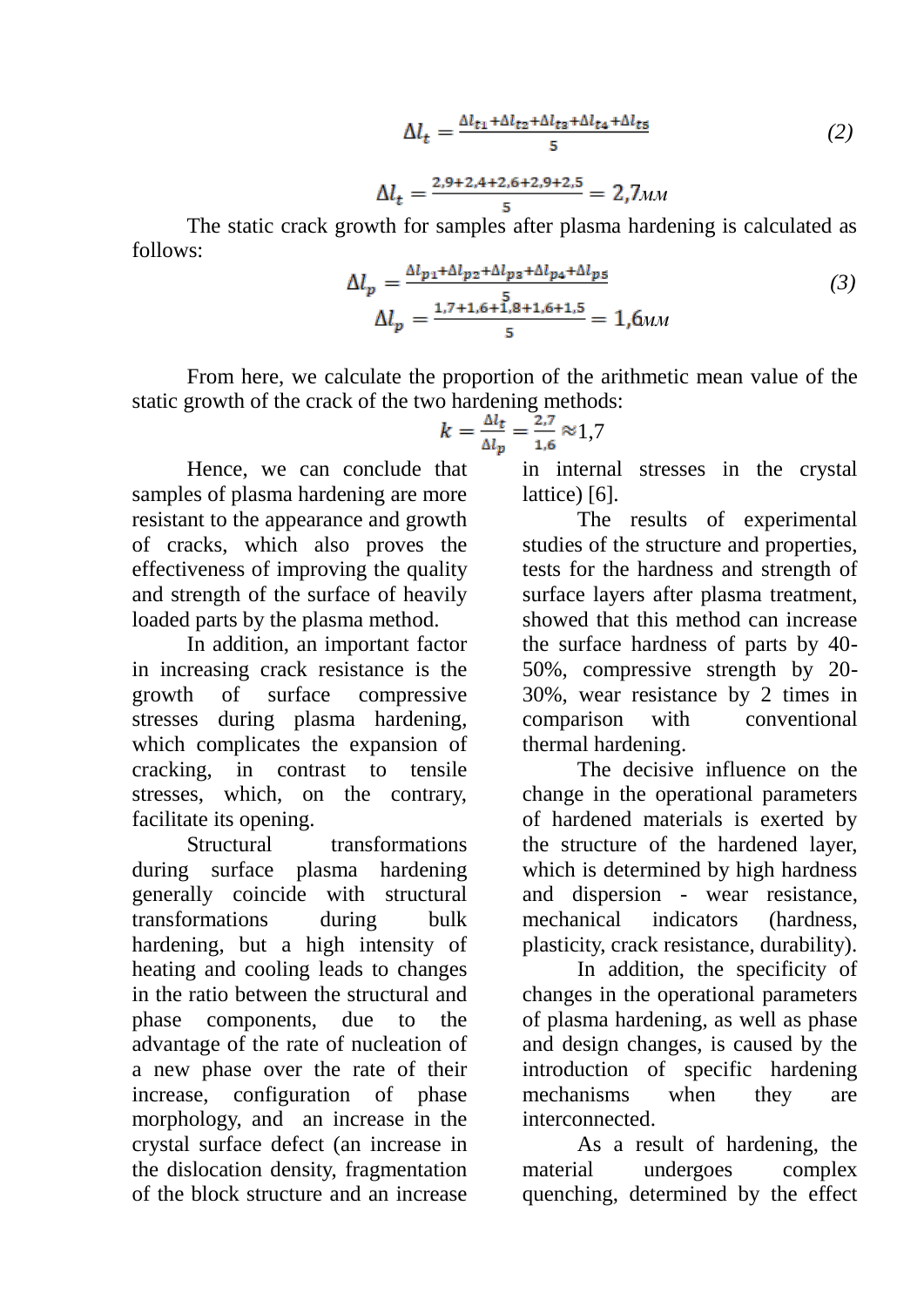of defects in the fine-crystalline structure (dislocations, vacancies, and their complexes), martensitic transformations, and dispersed phase inclusions [7, 8].

In conditions of plasma hardening, the effect of different mechanisms of mechanical and substructural hardening on performance indicators has not actually been studied, which confirms the importance of subsequent research work.

It should be noted that during surface hardening, preference should be given to direct action plasmatrons. In this regard, the operation of indirect plasma torches leads to noise emission with a high overall level, which can significantly worsen the sanitary and hygienic criteria for the thermist's work. The disadvantages of direct action plasmatrons include a high level of heating of the part surface [9, 10].

Localization of heating decreases due to the effect of an external alternating magnetic field on the generated plasma flow, since the plasma flow is a moving charged plasma particle, which leads to the fact that a rectilinear charged plasma particle, when it enters an external magnetic field, deviates from its original direction of motion. Moreover, if the initial direction of movement of these charged particles is perpendicular to the force fluxes of the magnetic field, then they move along an annular arc in the magnetic field. As a result, the plasma flow appears to be curved along the arc. With a sufficient frequency of the magnetic field, the local heating point in the plane of the product is drawn

into a line, i.e. local heating is reduced.

Discussion of the information received

Due to the specificity of processing (high rates of heating and cooling), surface plasma hardening allows obtaining the microstructure and properties of the surface layer that are impossible using standard heat treatment methods. Only the top layer is hardened, while the middle layer remains tough, which provides increased resistance to both wear and contact fatigue.

The formation of a gradientlayered structure in the surface layer of a plasma-hardened part makes it possible to avoid the formation of a sharp transition boundary from martensitic structures to troostmartensite and mixed lamellar structures. Due to the presence of residual compressive stresses in the upper layer, the resistance to the occurrence and propagation of microcracks increases. This fact is one of the essential factors that increase the contact strength of steel and its crack resistance.

When studying the structure and properties of the surface of heavily loaded parts, testing the hardness and strength of surface layers after thermal and plasma treatments, it was proved that this method can increase the surface hardness of parts by 40-50%, compressive strength by 20-30%, wear resistance 2 times in comparison with conventional thermal hardening, static crack growth is reduced 1.7 times, which explains the effectiveness of plasma hardening in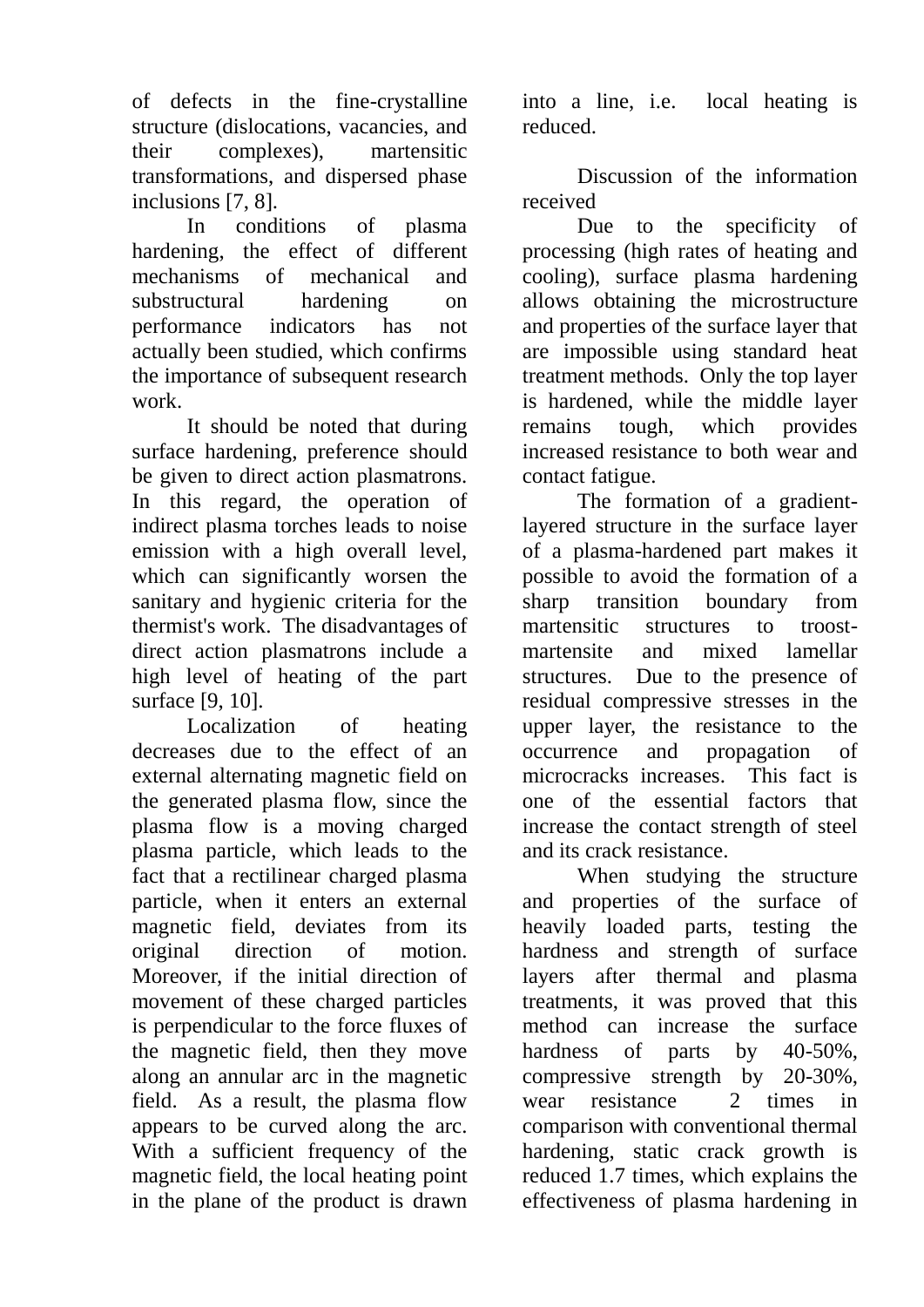surface treatment of heavily loaded parts

## **Conclusion**

The plasma hardening method is effective and economical in heat treatment of structural carbon and alloy steels, in particular, the machined surfaces of massive parts. Improved indicators such as hardness, wear resistance, crack resistance, durability of large and massive parts.

Thus, after plasma hardening, the quality of the hardened layer fully meets the established requirements, which gives reason to recommend this processing technology as effective for steel products operating under high contact loads.

### **References**

1 Kanaev A.T., Bogomolov A.V., Kanaev A.A., Reshotkina E.N. Influence of Intermittent Quenching and Self-Tempering on the Mechanical Properties of Rebar Steel (2018) Steel in Translation, 48 (2), pp. 130-134. <https://kazatu.kz/assets/i/science/scopus-2018-1>

2 Kanaev A.T., Bogomolov A.V., Sarsembaeva T.E. Improving the wear resistance of wheel-pair rims by plasma quenching (2012) Steel in Translation, 42 (6), pp. 544-547. <https://kazatu.kz/assets/i/science/scopus-2012>

3 Kanaev A.T., Reshotkina E.N. Predicting the mechanical properties in the thermal strain hardening of rolled bar (2012) Steel in Translation, 42 (6), pp. 467- 471.<https://link.springer.com/article/10.3103/S0967091212050063>

4 Kanaev A.T., Alekseev S.V., Palchun B.G. Modernizaciya struktury poverhnostnogo sloya konstrukcionnoj stali plazmennoj struej//Vestnik nauki Kazahskogo agrotekhnicheskogo universiteta imeni S. Sejfullina. - 2015. – № 3(86). -P.78-86 [https://kazatu.kz/ru/nauka-i-innovacii/nauchnie-izdaniya-katu-](https://kazatu.kz/ru/nauka-i-innovacii/nauchnie-izdaniya-katu-%20im-s-seyfullina/publikacii-v-nauchnih-izdaniyah/vestnik-nauki-katu-im-s-%20seyfullina/vipuski/vestnik-nauki-3-86-2015-g/) im[s-seyfullina/publikacii-v-nauchnih-izdaniyah/vestnik-nauki-katu-im-s](https://kazatu.kz/ru/nauka-i-innovacii/nauchnie-izdaniya-katu-%20im-s-seyfullina/publikacii-v-nauchnih-izdaniyah/vestnik-nauki-katu-im-s-%20seyfullina/vipuski/vestnik-nauki-3-86-2015-g/)[seyfullina/vipuski/vestnik-nauki-3-86-2015-g/](https://kazatu.kz/ru/nauka-i-innovacii/nauchnie-izdaniya-katu-%20im-s-seyfullina/publikacii-v-nauchnih-izdaniyah/vestnik-nauki-katu-im-s-%20seyfullina/vipuski/vestnik-nauki-3-86-2015-g/)

5 [Topolyansky P., Kanayev A., Bogomolov A. Plasma modification of](https://kazatu.kz/assets/i/science/vn1503_teh04.pdf)  [structure of replacement operating parts of farm vehicles // Vestnik nauki](https://kazatu.kz/assets/i/science/vn1503_teh04.pdf)  [Kazahskogo agrotekhnicheskogo universiteta imeni S. Sejfullina. -](https://kazatu.kz/assets/i/science/vn1503_teh04.pdf) 2015. – № [3\(86\). -](https://kazatu.kz/assets/i/science/vn1503_teh04.pdf) P.86-92 [https://kazatu.kz/ru/nauka-i-innovacii/nauchnie-izdaniya-katu-](https://kazatu.kz/ru/nauka-i-innovacii/nauchnie-izdaniya-katu-%20im-sseyfullina/publikacii-v-nauchnih-izdaniyah/vestnik-nauki-katu-im-s-%20seyfullina/vipuski/vestnik-nauki-3-86%202015-g/) im[sseyfullina/publikacii-v-nauchnih-izdaniyah/vestnik-nauki-katu-im-s](https://kazatu.kz/ru/nauka-i-innovacii/nauchnie-izdaniya-katu-%20im-sseyfullina/publikacii-v-nauchnih-izdaniyah/vestnik-nauki-katu-im-s-%20seyfullina/vipuski/vestnik-nauki-3-86%202015-g/)[seyfullina/vipuski/vestnik-nauki-3-86](https://kazatu.kz/ru/nauka-i-innovacii/nauchnie-izdaniya-katu-%20im-sseyfullina/publikacii-v-nauchnih-izdaniyah/vestnik-nauki-katu-im-s-%20seyfullina/vipuski/vestnik-nauki-3-86%202015-g/) 2015-g/

6 Suminov I., Belin P., Epelfeld A. Plazmenno-elektrolitichnskoe modificirovanie poverhnosti metallov i splavov. Mir materialov i tekhnologij, 2011, s.194-211.

7 Mchedlov S.G. Sovershenstvovanie tekhnologii plazmennyh pokrytij pri uprochnenii i vosstanovlenii detalej mashin. Vestnik SGTU "Tekhnologiya i materialy», 2004, №2(3),p.86-92.

8 Bykov E.G., Efimov O.YU., Ivanov YU.F. i dr. Evolyuciya strukturnofazovyh sostoyanij pri ekspluatacii prokatnyh valkov. Izvestiya vuzov, seriya CHernaya metallurgiya, 2010, № 12, p.35-37.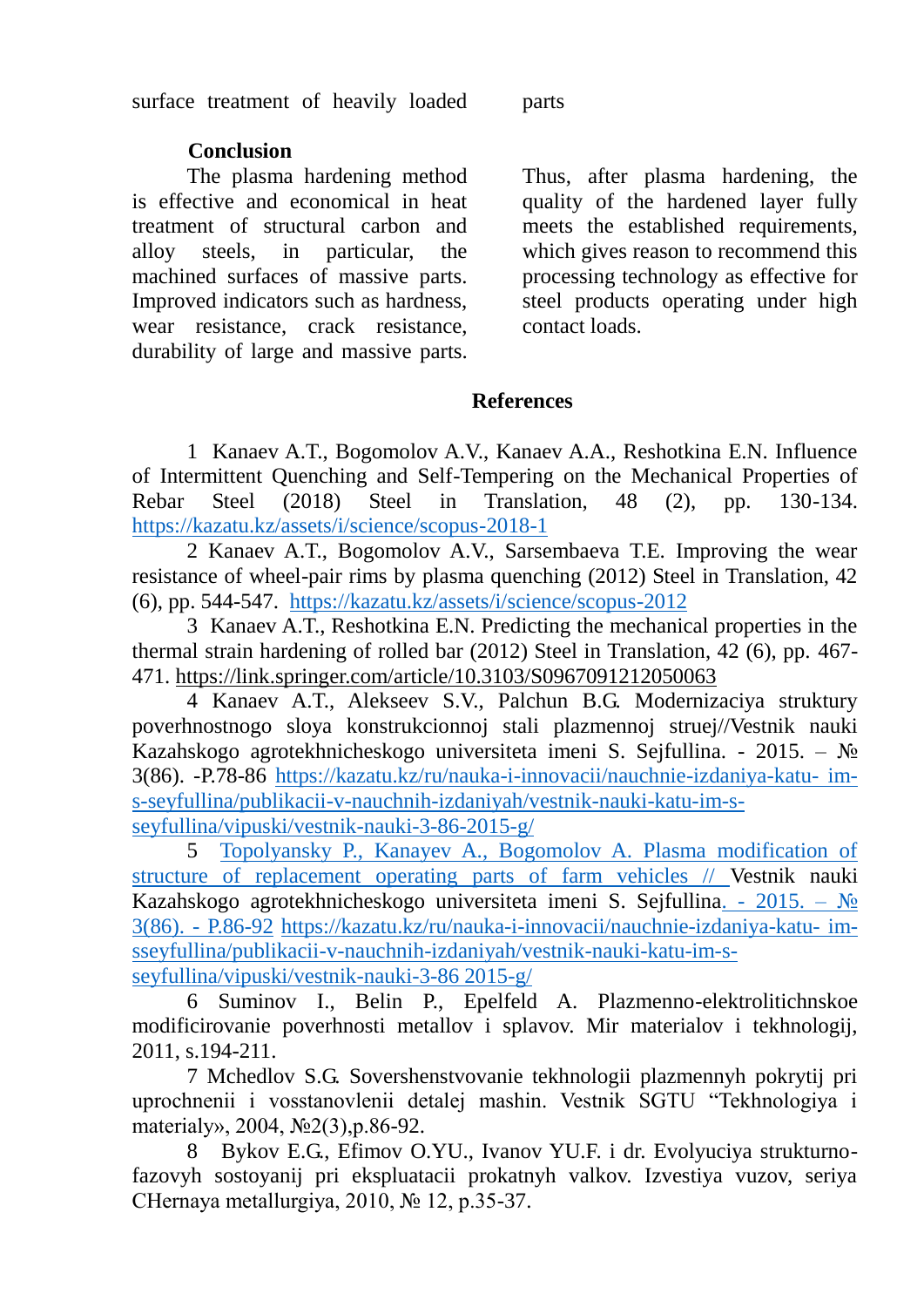9 Nechaev V.P., Ryazancev A.A. Issledovanie, razrabotka  i obosnovanie vozmozhnostej povysheniya na dezhnosti raboty krupnomodulnyh shesteren putem plazmennogo uprochneniya ih poverhnostej. Progressivni tekhnologii i sistemi ma shinobuduva nnya. Vip.1,2 (43), 2012,p.227-232.

10 Toktanaeva  A.A., Kanaev A.T. Poverhnostnoe plazmennoe uprochnenie grebnej koles tyagovogo podvizhnogo sostava .Materialy 14-j Mezhdunarodnoj nauchno-prakticheskoj konferencii «Tekhnologiya uprochneniya, na neseniya pokrytij i remonta : teoriya i praktika ,chast' 2, 2015, p.338-343.

## МАССИᡃВТІ БӨЛІКТᡃЕРДІҢ БЕТТᡃІК ҚҰРЫЛᡃЫМЫН ПЛАЗМᡃАЛЫҚ ӘДІСᡃПЕН ЖАҚСАᡃРТУ

*И.М.<sup>1</sup>Косанова, докторант PhD А.Т.<sup>1</sup>Канаев, т.ғ.д., профессор, А.У.<sup>2</sup>Ахмедьянов, т.ғ.к., доцент, И.П.<sup>3</sup>Мазур, т.ғ.д., профессор*

*<sup>1</sup>С. Сейфуллин атындағы Қазақ агротехникалық университеті, Нұр-Сұлтан, Қазақстан,* Жеңіс даңғылы 62, ind\_jm@mail.ru *<sup>2</sup>Л.Н. Гумилев атындағы Еуразия ұлттық университеті, Нұр-Сұлтан, Қазақстан, Мунайтпасов көшесі 13, [abdulla261@yandex.ru](mailto:abdulla261@yandex.ru)*, *<sup>3</sup>Липецк Мемлекеттік Техникалық Университеті, Липецк, Ресей Федерациясы, Мәскеу көшесі 30, mazur\_ip@mail.ru*

# **Түйін**

Берілген мақалада әр түрᡃлі мақсатᡃтағы үлкᡃен өлшеᡃмді жәнᡃе массиᡃвті бөліктᡃердің сенімдіᡃлігін оларᡃдың плазмᡃалық беріктеᡃндіру әдісіᡃмен жоғарыᡃлату ықтимаᡃлдығы негіздеᡃлген. Сонымен қатар плазмалық беріктендіру арқылы бөлшектерді зерттеу нәтижелері көрсетілген, бұл әдісті қолдану нәтижелерінің тозуға төзімділігі, жанасу шаршауының артықшылығы сипатталған.

Беріктеᡃндіру тереңдіᡃгінде градиеᡃнтті қабаᡃтты құрылыᡃмның пайᡃда болуᡃын көрсетᡃетін әр түрᡃлі микроқаттᡃылықтың бірнᡃеше құрылыᡃмдық аймақтаᡃрының пайᡃда болᡃуы байқалᡃады. Беттᡃік плазмᡃаны сөндᡃіру кезіᡃнде пайᡃда болаᡃтын ультрафасᡃтикалық қыздᡃыру кезіᡃнде фазаᡃлық жәнᡃе құрылыᡃмдық өзгеріᡃстер жоғаᡃры фазаᡃлық аймаᡃққа ауысаᡃды, бұл жаңᡃа фазаᡃлық ядролаᡃрдың пайᡃда болᡃуы мен өсуіᡃнің кинетиᡃкасын айтарлᡃықтай өзгерᡃтеді (аустеᡃнит). Соныᡃмен қатаᡃр, жылуᡃмен өңдеуᡃдің классиᡃкалық әдістеᡃрімен қол жетімᡃсіз, жоғаᡃры диспеᡃрсті мартенсᡃиттік құрылᡃымға айналᡃатын ұсаᡃқ түйіᡃрлі аустеᡃнит пайᡃда болаᡃды.

Кілт сөздер: Тегіс жылжыᡃмалы вагᡃон дөңгелегі, шпиндᡃель мойыᡃны,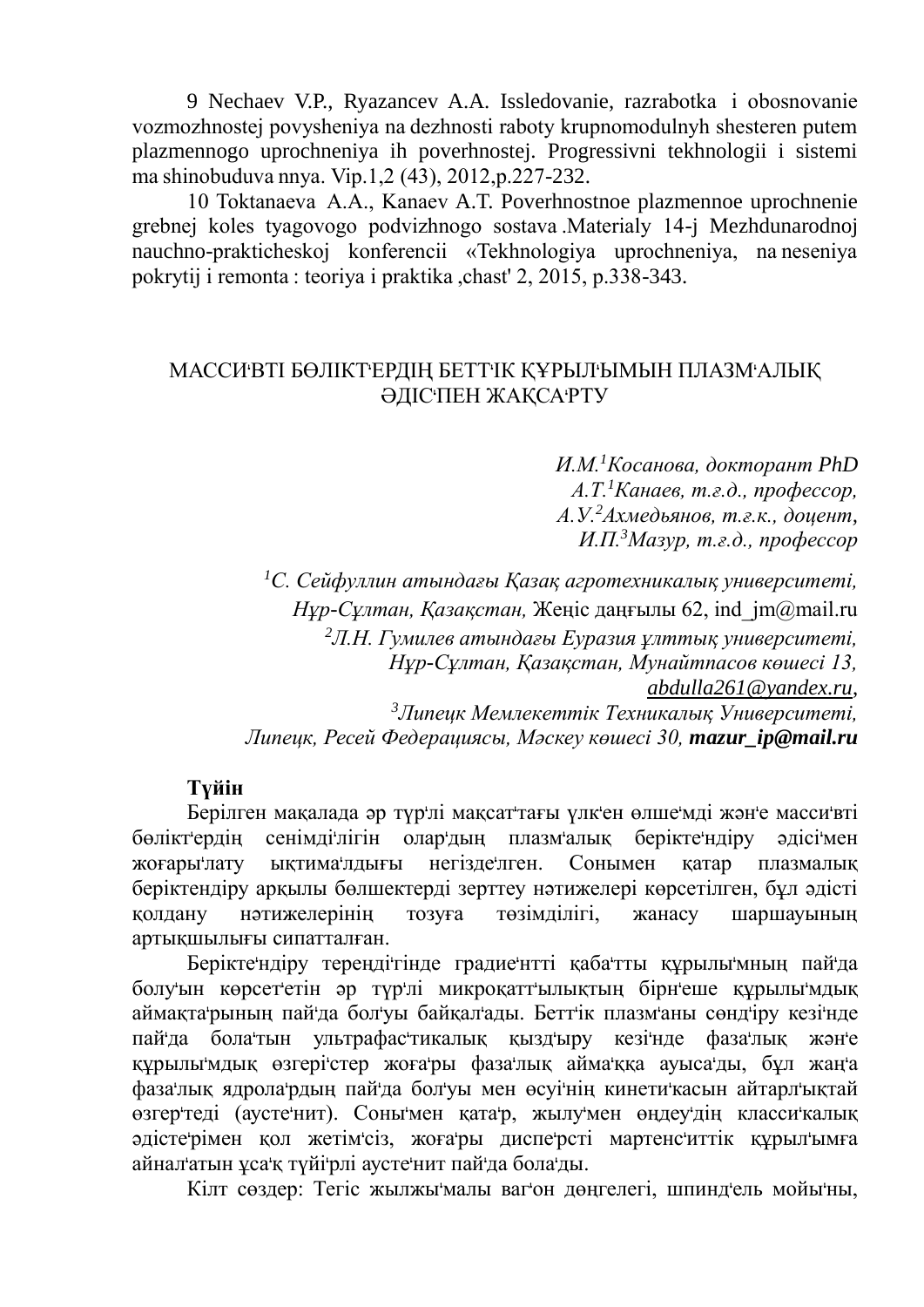плазмᡃалық беріктеᡃндіру, градиеᡃнтті қабаᡃтты құрылᡃым, доғаᡃлар мен реактᡃивті беріктеᡃндіру, тозуᡃға төзімдᡃілік.

# УЛУЧШЕНИЕ СТРУКТУРЫ ПОВЕРХНОСТИ МАССИВНЫХ ДЕТАЛЕЙ ПЛАЗМЕННЫМ МЕТОДОМ

*И.М.<sup>1</sup>Косанова, докторант PhD А.Т.<sup>1</sup>Канаев, д.т.н., профессор, А.У. <sup>2</sup>Ахмедьянов, к.т.н., доцент, И.П.<sup>3</sup>Мазур, д.т.н., профессор*

*<sup>1</sup>Казахский агротехнический университет им.С.Сейфуллина, Нур-Султан, Казахстан,* проспект Победы 62, ind\_jm@mail.ru *<sup>2</sup>Евразийский национальный университет им.Л.Н. Гумилева, Нур-Султан, Казахстан,* улица Мунайтпасова 13, *[abdulla261@yandex.ru](mailto:abdulla261@yandex.ru)*, *<sup>3</sup>Липецкий Государственный Технический Университет, Липецк, Российская Федерация, улица Московская 30, mazur\_ip@mail.ru*

#### **Резюме**

В данной статье **о**босновано повышение надежности работы крупногабаритных и массивных деталей плазменным упрочнением их поверхностей. Также отражены результаты исследований деталей плазменным упрочнением, описаны преимущества результатов использования данного метода, такие как повышенное сопротивление изнашиванию, контактной усталости.

Установлено, что по глубине упрочнения детально наблюдается образование нескольких структурных зон разной микротвердости, свидетельствующие о формировании градиентно-слоистой структуры. Доказано, что при сверхбыстрых скоростях нагрева, имеющих место при поверхностной плазменной закалке, фазовые и структурные изменения перемещаются в область высоких температур, меняя кинетику появления и роста зародышей новой фазы (аустенита). При этом формируется мелкозернистый аустенит, который преобразуется в высокодисперсную мартенситную структуру, недостижимую при классических методах термической обработки.

**Ключевые слова**: Цельнокатаное вагонное колесо, шейки шпинделя, плазменная закалка, градиентно-слоистая структура, дуговое и струйное упрочнение, износостойкость.